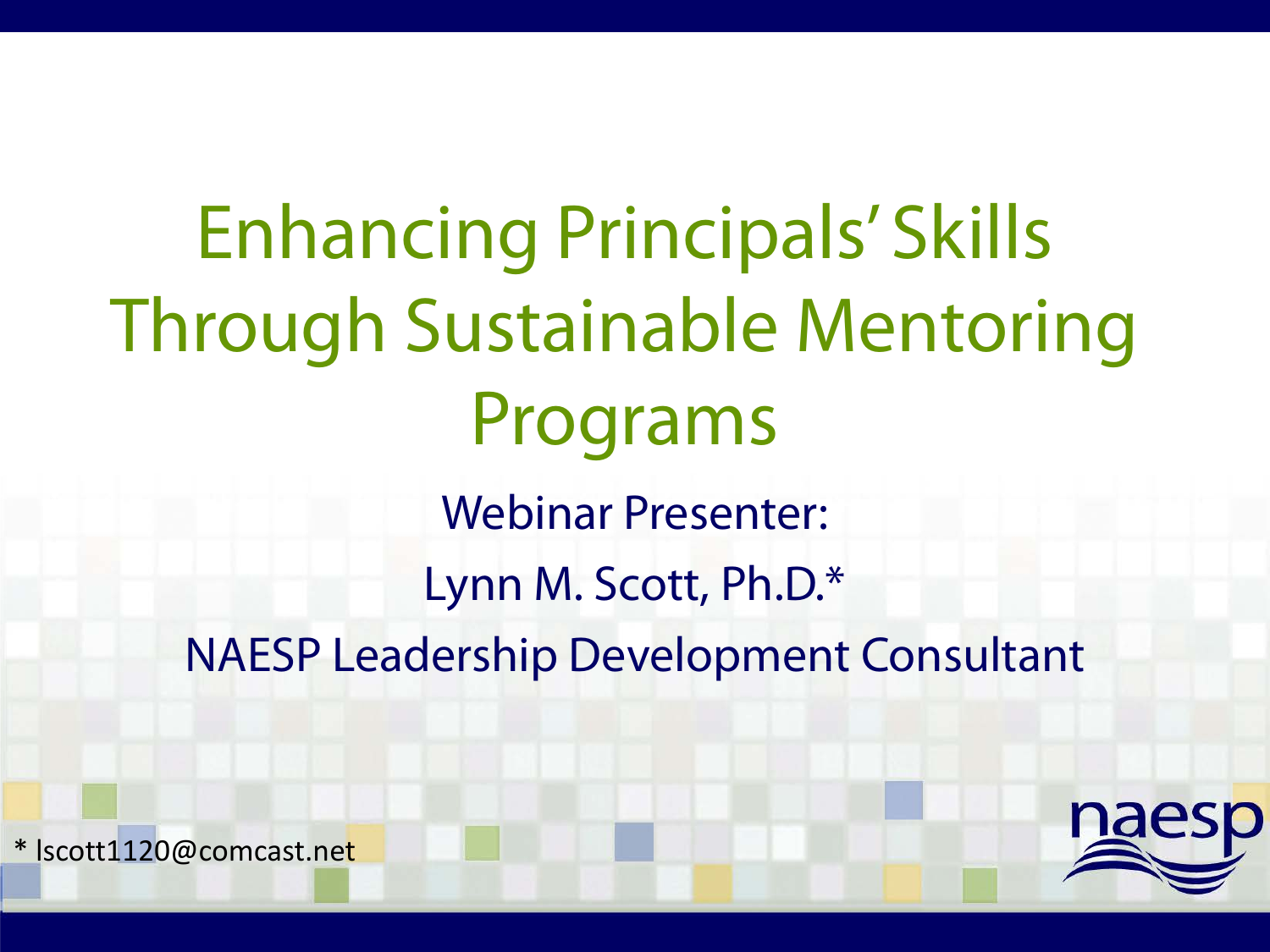## Topics for Today's Webinar

- Making the case Is there a need for principal mentoring?
- What's the problem? What are the shortcomings of many principal mentoring programs?
- What's the Solution? How are effective, sustainable, principal mentoring programs designed and operated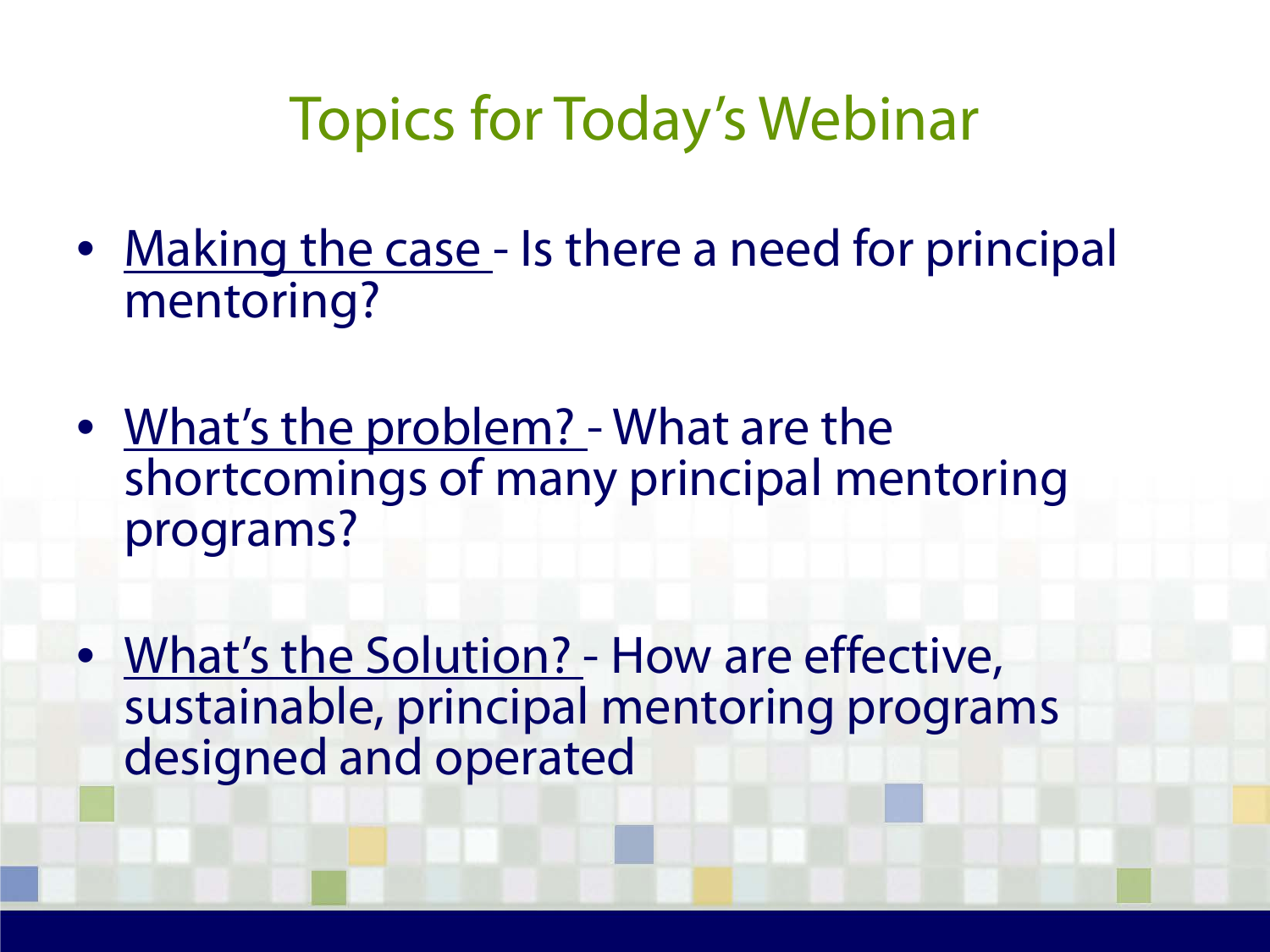## The Principalship is Fundamentally a Different Job Than a Decade Ago

**Increased responsibilities and challenges can inhibit achieving optimal performance** 

Performance Gap

**Early Career Principals can face the greatest performance challenges** 

Optimal Performance

performance Gap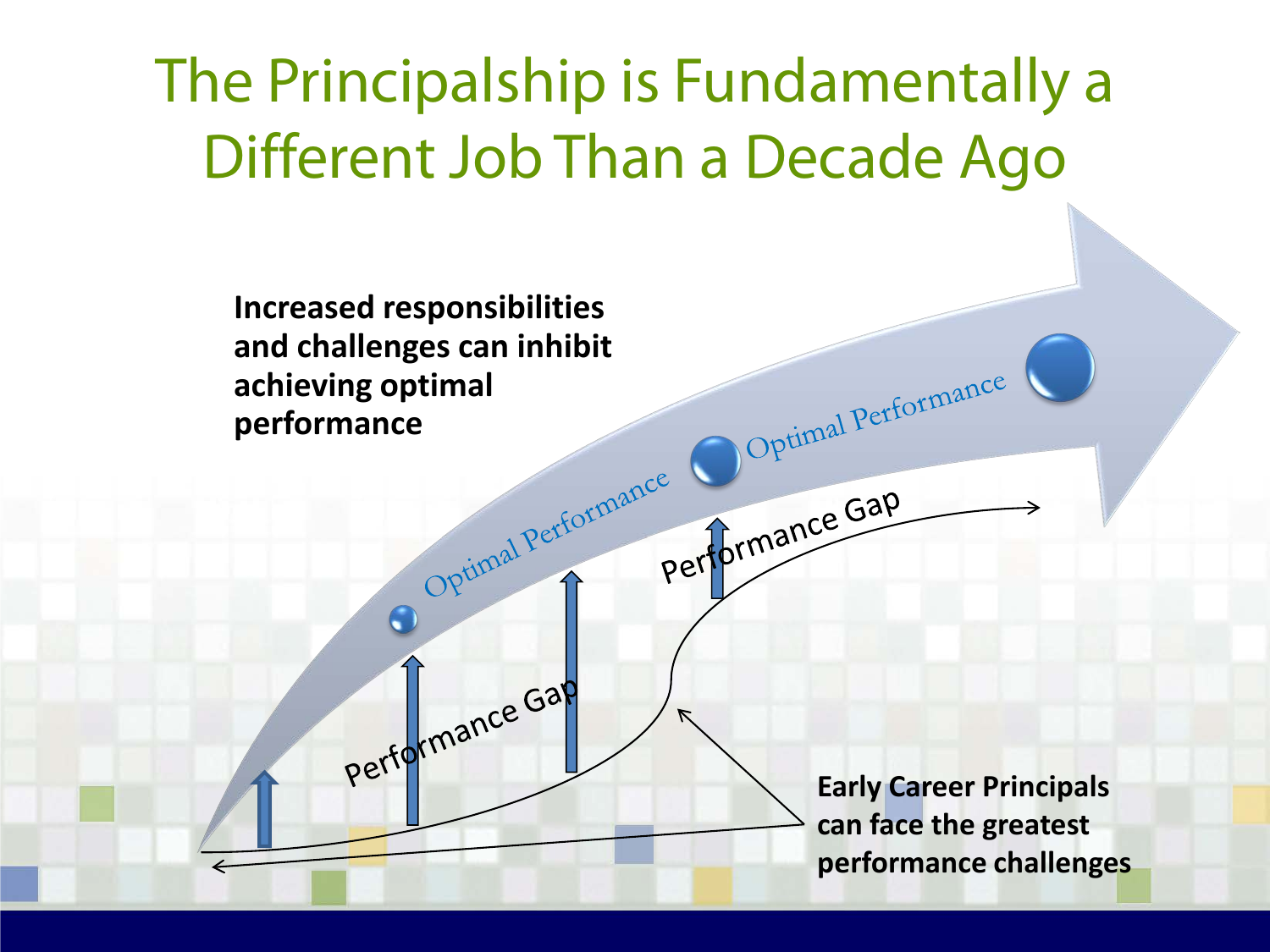Principal Turnover Rate Study Highlights Problems for Early Career Principals

• Conducted by the University Council for Educational Administration and The University of Texas at Austin

### • Produced Two Publications

- Fuller, E.J., Young, M.D., & Baker, B. (Spring 2011) Examining the Impact of School Leaders and Their Preparation on Teacher Quality and Student Achievement. *Educational Administration Quarterly, 47: 173-216*
- Fuller, E.J. & Young, M.D. (2008). The revolving door: principal turnover in Texas. *Texas Study of Secondary Education, 17(2): 14-18.*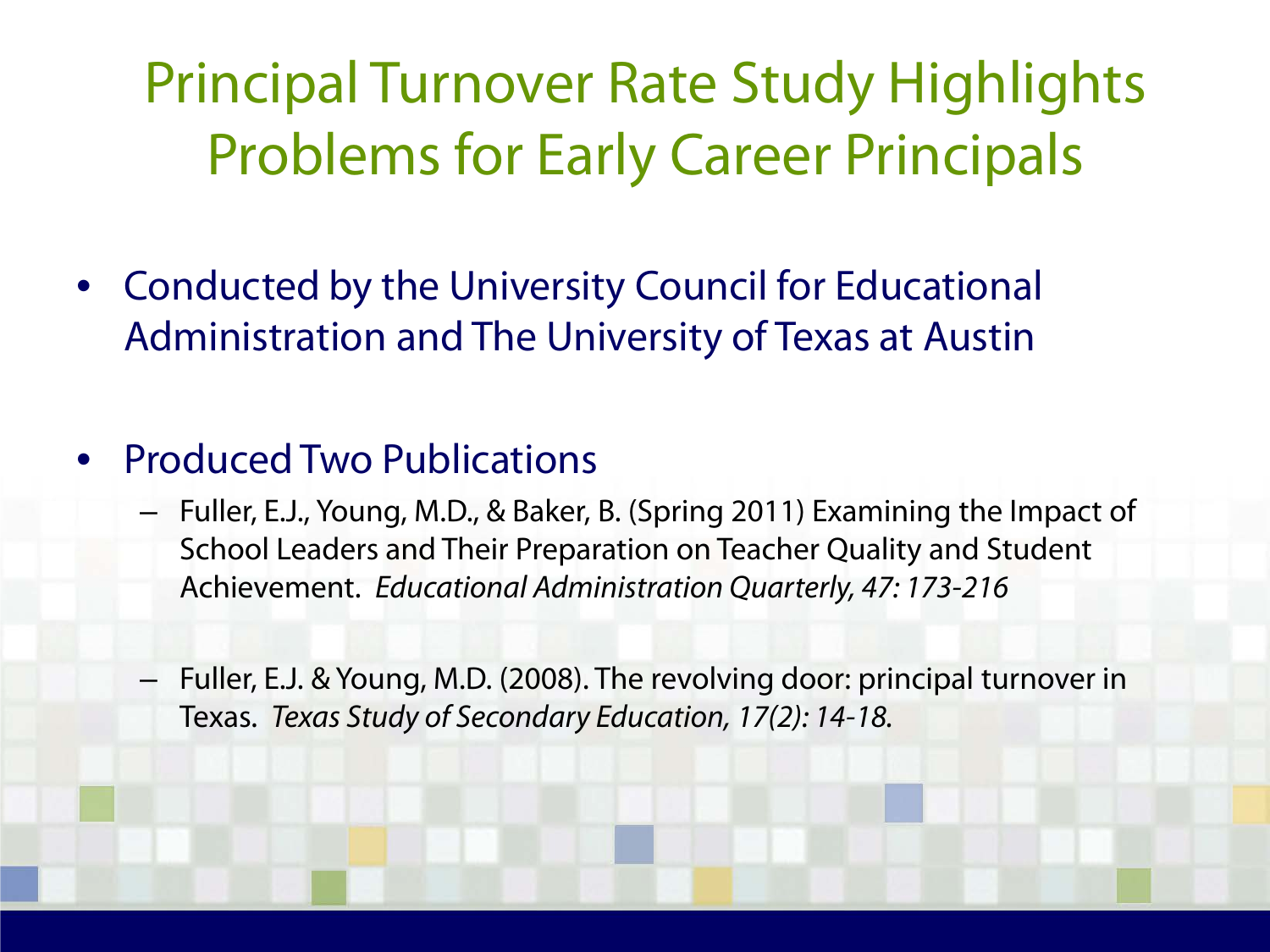### History of Troubling Turnover Rates Percentage of Principals Returning to the Same School after

Three Years

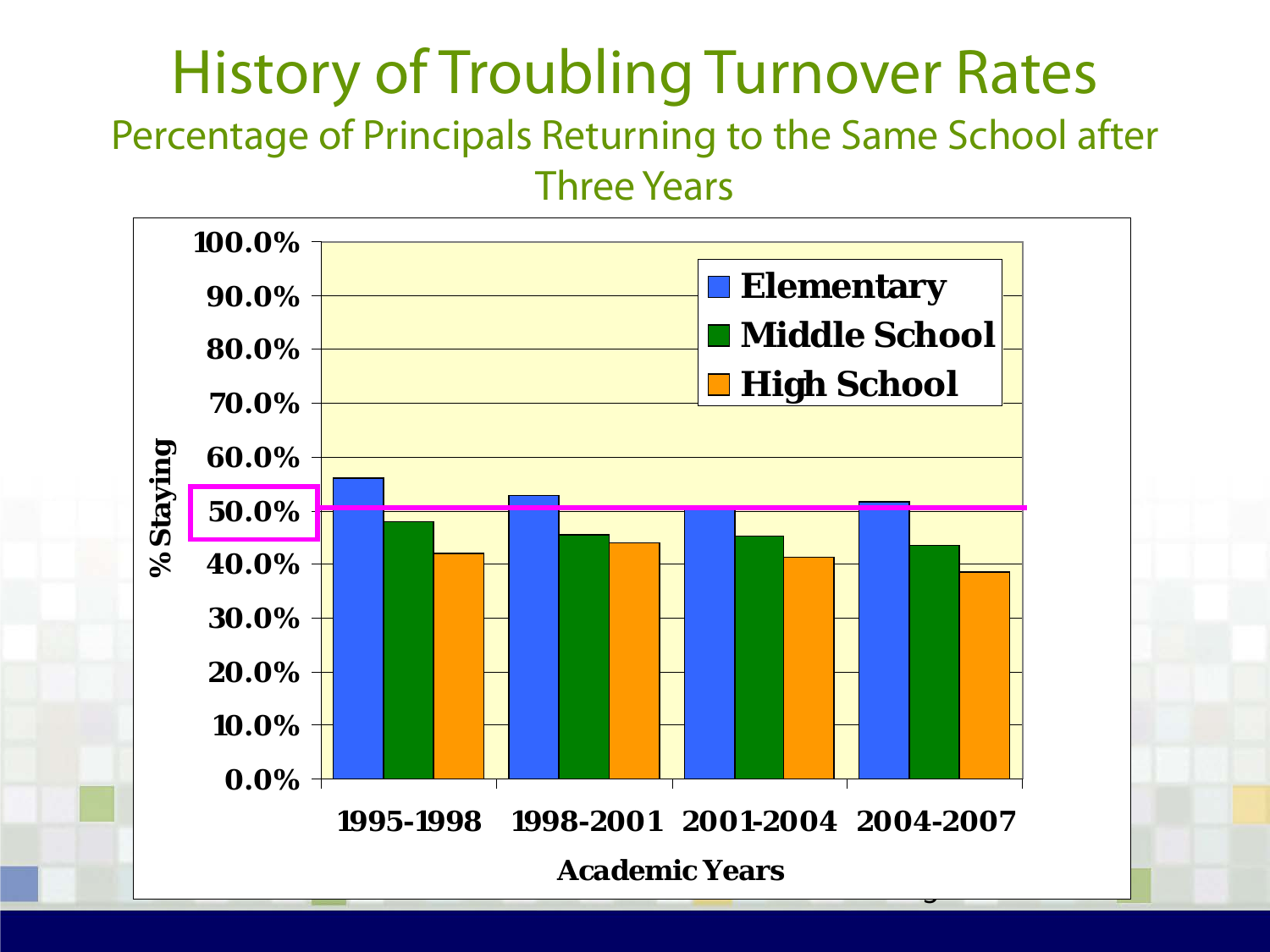## History of Troubling Turnover Rates

Principal Stability is Declining in Texas

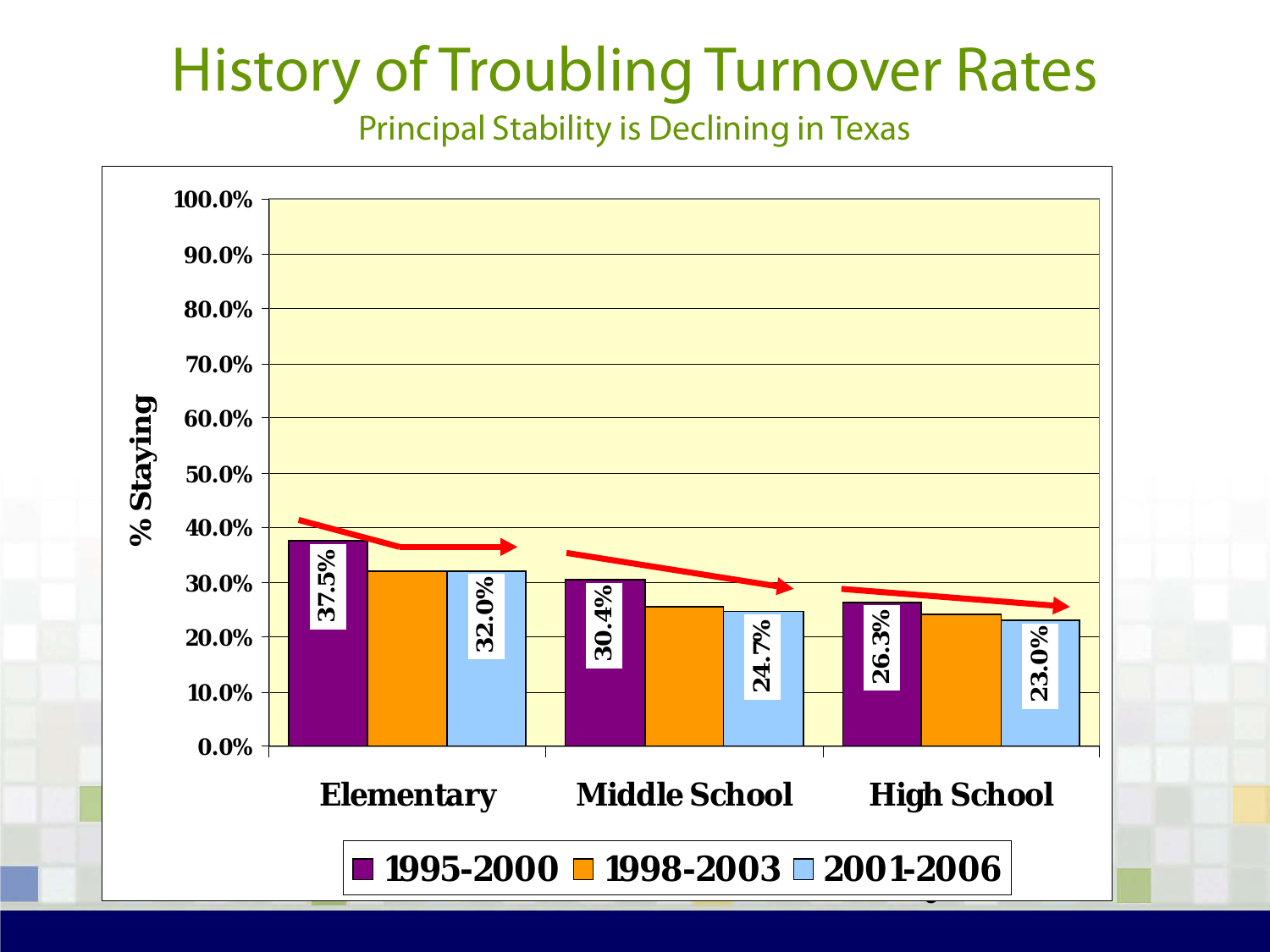**The Study Identifies Three Reasons Why Principal Turnover is a Problem**

**1. School reform takes time**

**2. Principal turnover negatively affects teacher retention, teacher quality, and student achievement**

**3. Stability is needed to develop strong, trusting relationships and more positive working conditions**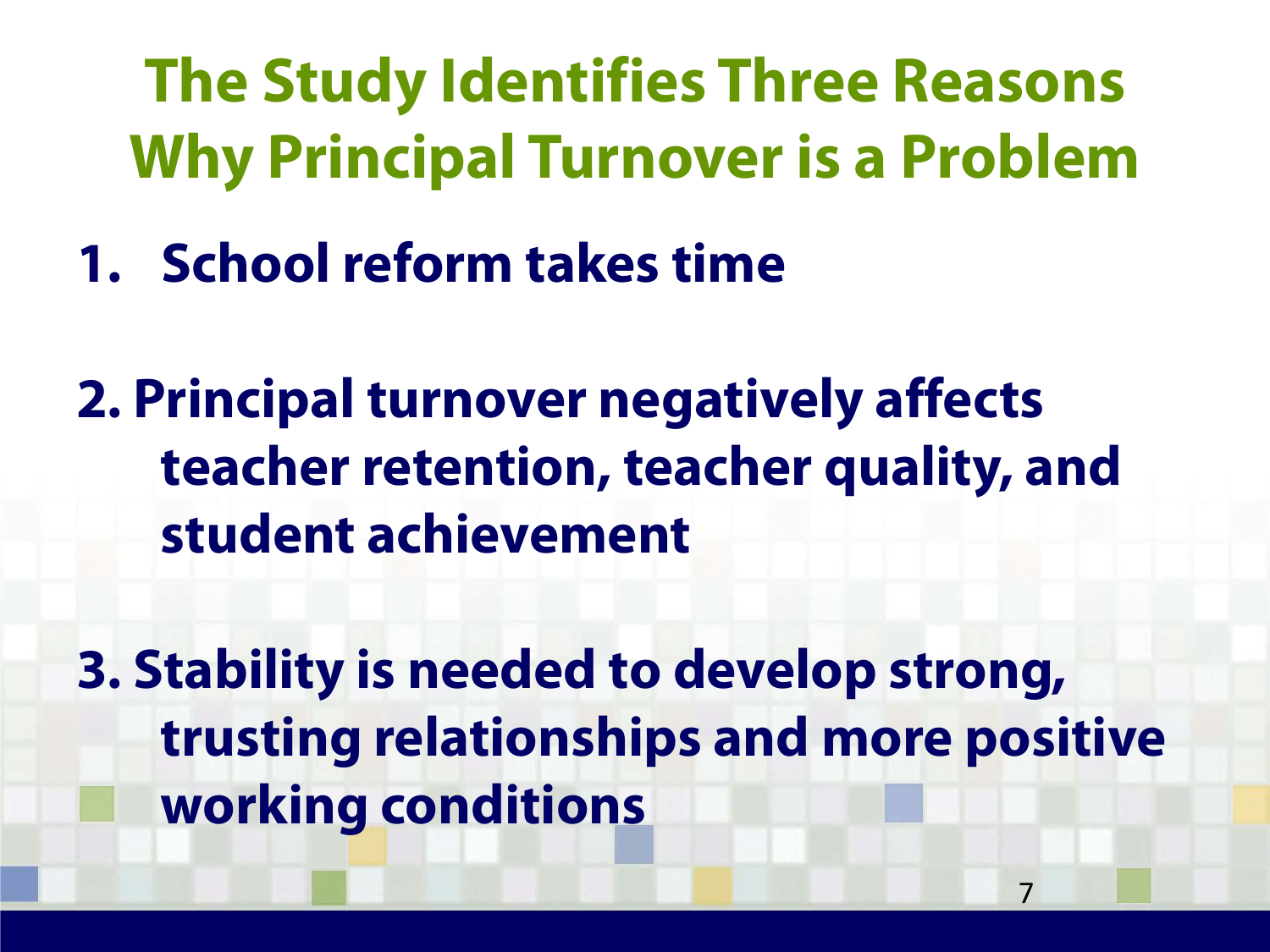Principal Mentoring Should Be Designed To Enhance Performance and Increase Retention

**Mentoring helps principals improve their performance as instructional leaders** Optimal Performance Optimal Performance Mentoring Mentoring  $\bigodot$ Mentoring **The early years are critical to be successful in the profession**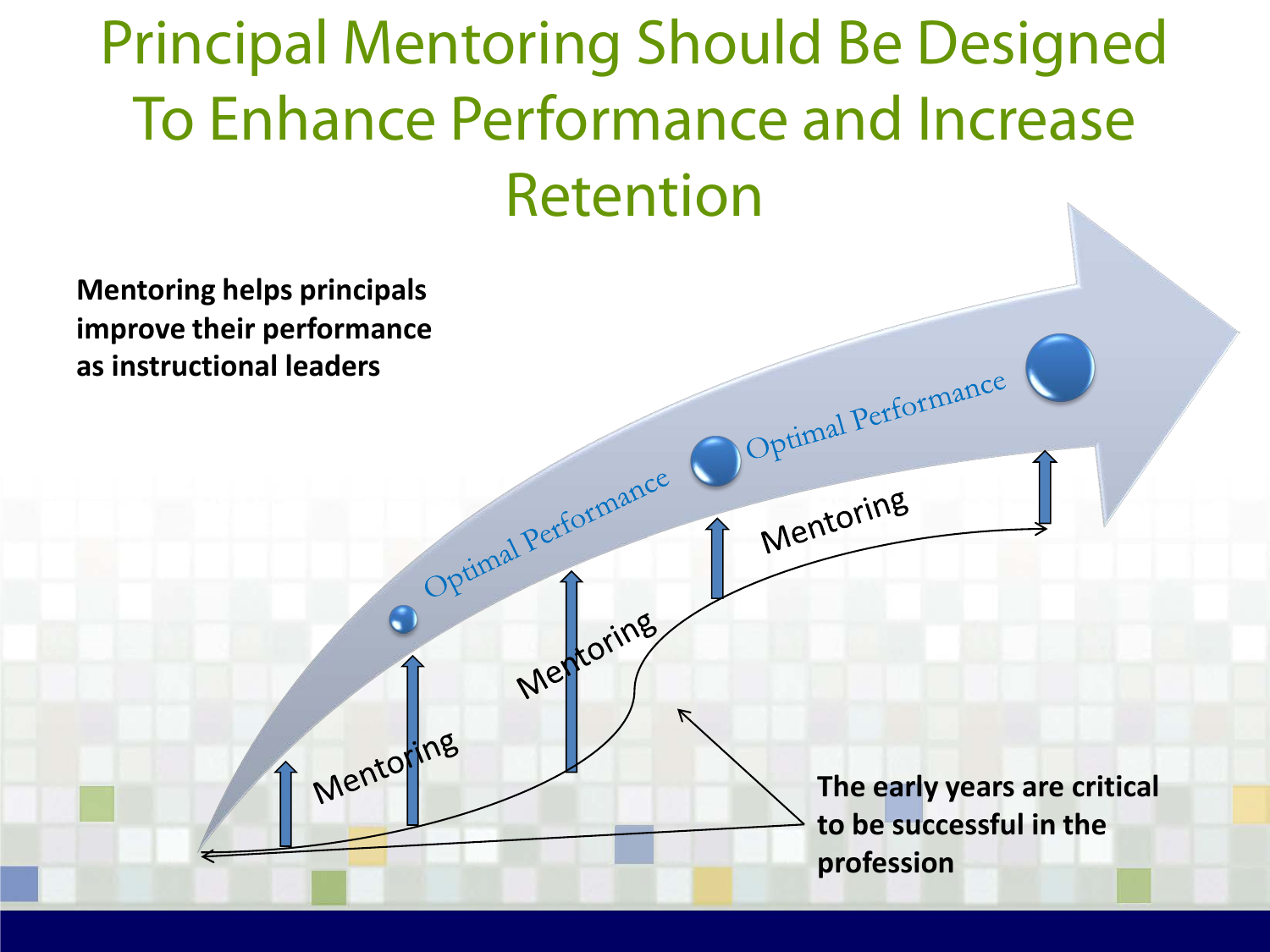## **National Trends Around Mentoring Policy and Practice**

- Roughly half of the nation's states have adopted mentoring requirements for new principals.
- Some form of mentoring is now required in at least 30 states.
- There is heightened appreciation and understanding of the critical role school leaders can play in sparking learning improvements.
- More tools and research are available to help make mentoring programs more successful.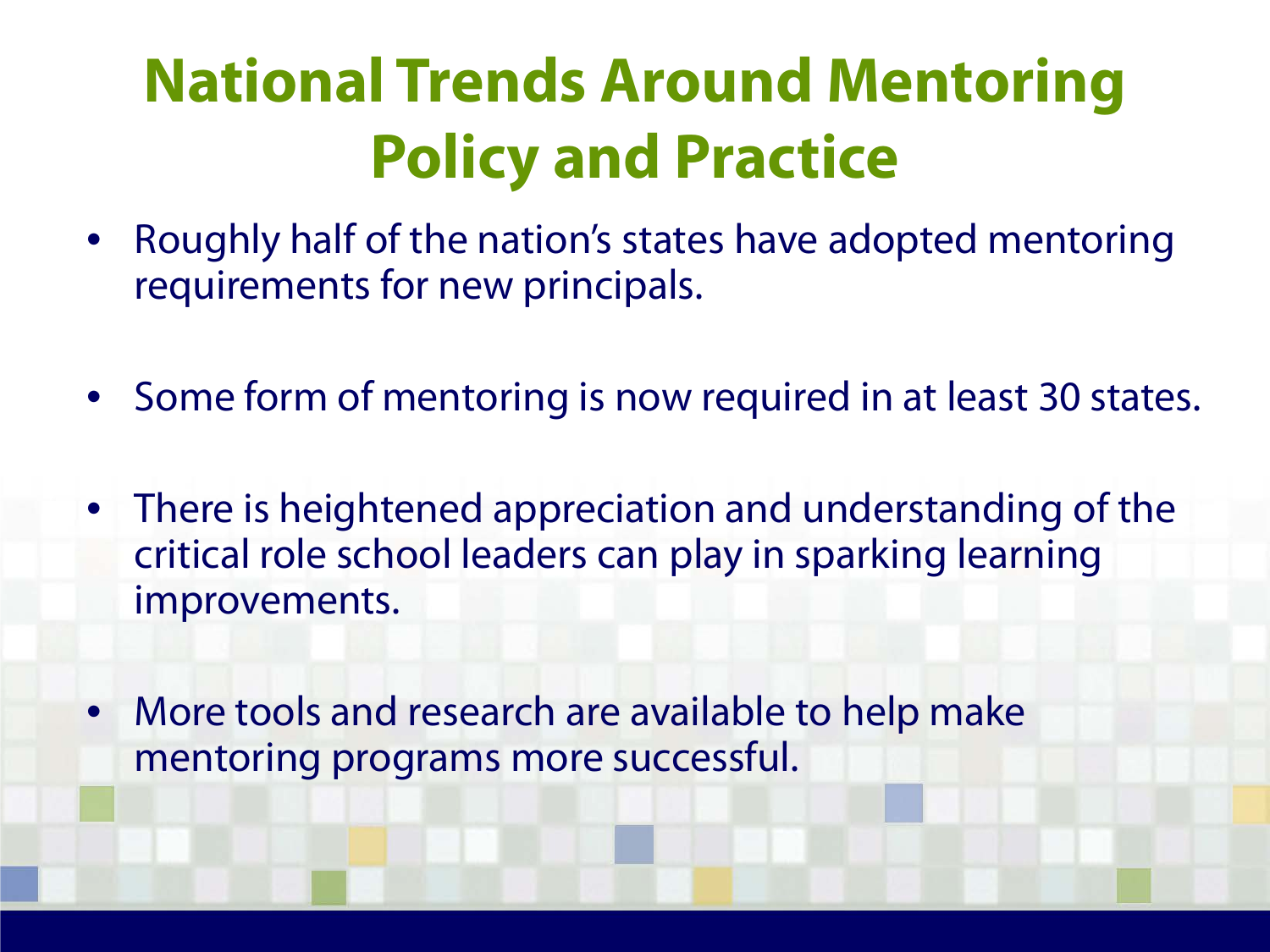# **Skill-Building Through Mentoring**

- Mentoring helps principals learn how to reflect on how they do their job and understand their leadership style and development needs.
- Mentored principals are better able to develop instructional focus, clear missions, and increased collaboration that can lead to improved student performance.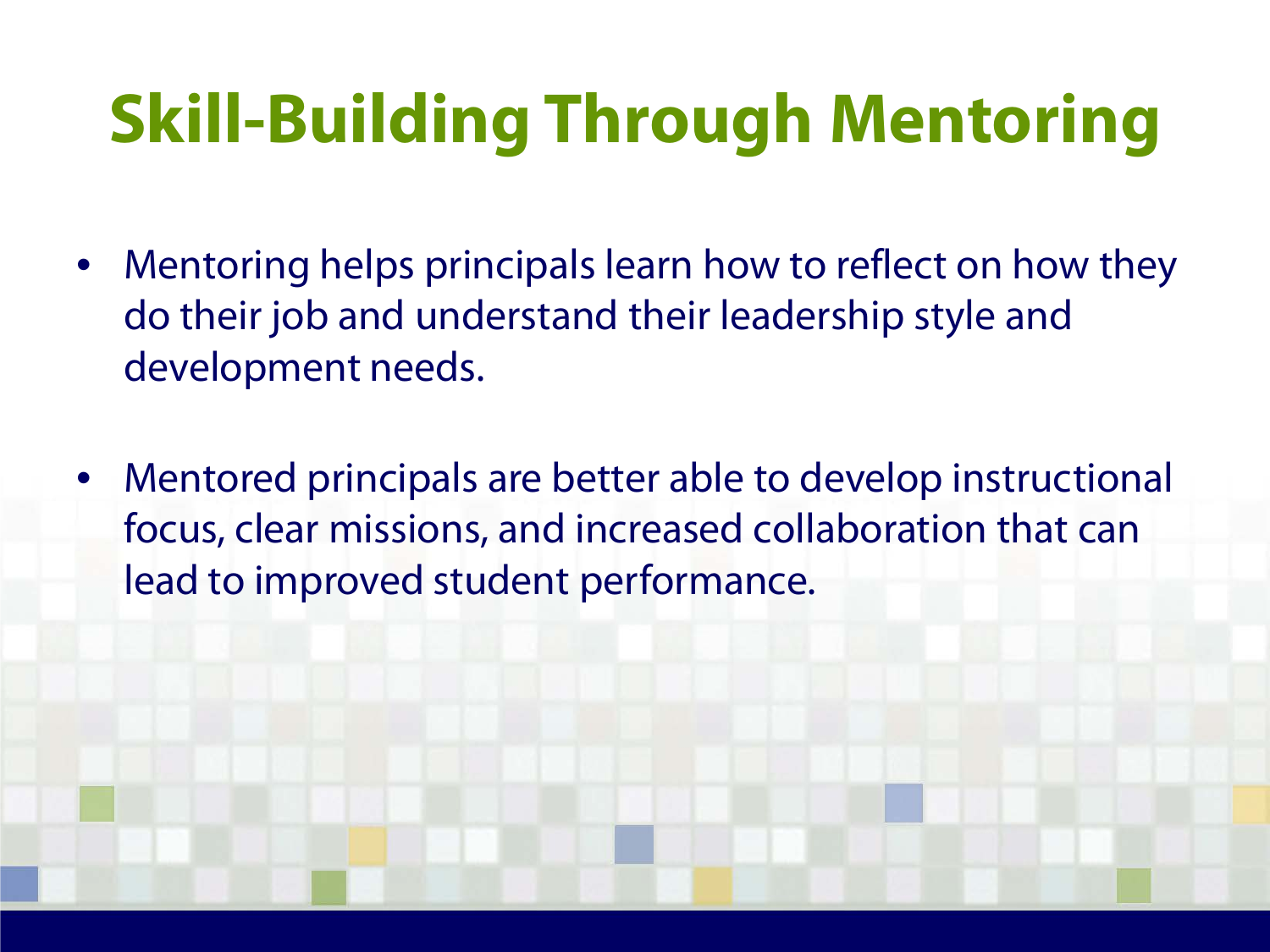## Wallace Foundation Project

**Problem: An examination of a sampling of mentoring programs across the country indicates there's a wide variation in quality and likelihood for sustainability.** 

**Project Question: What can be done to improve the quality and increase the sustainability of mentoring programs?**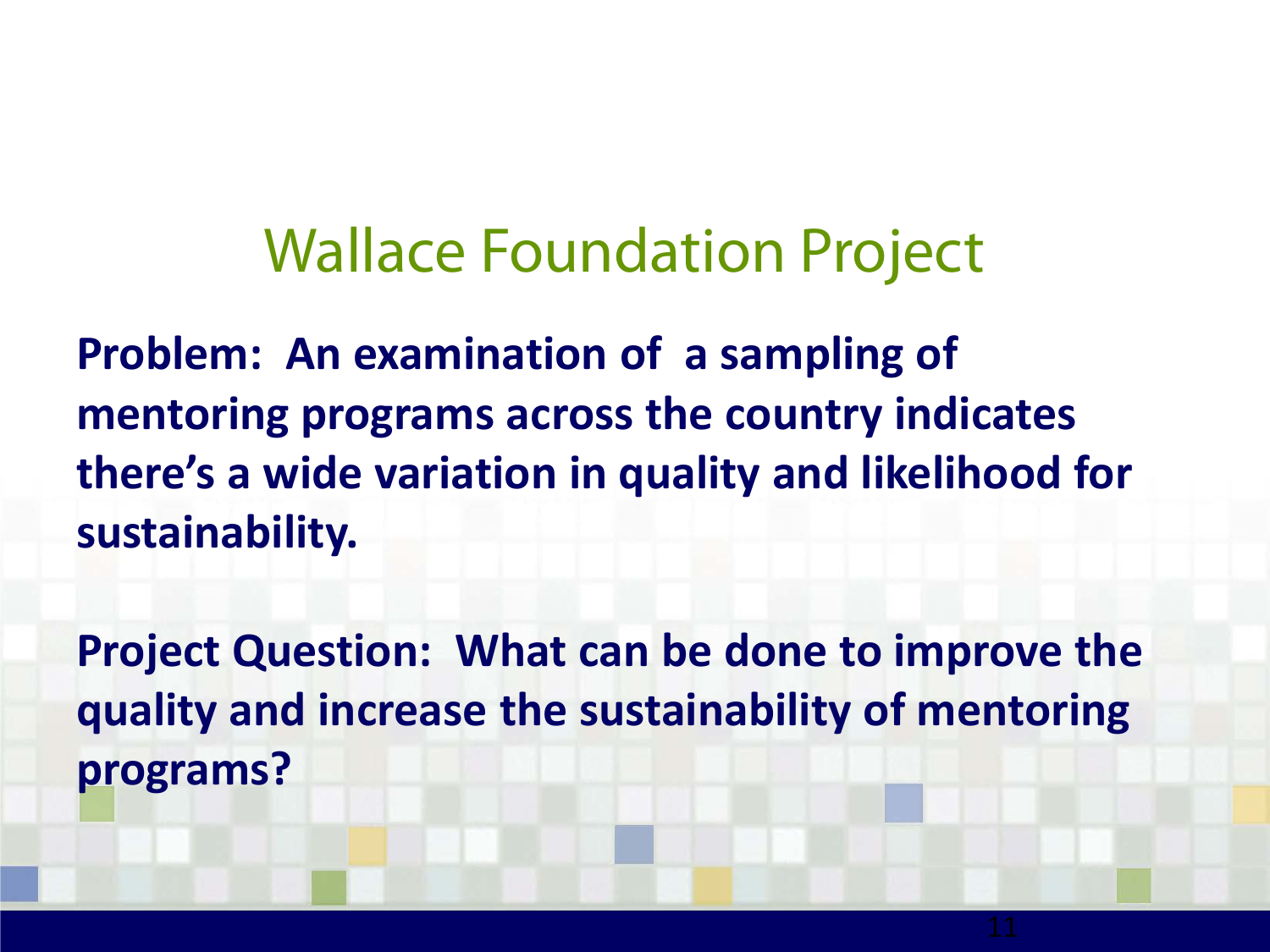## **Improving the Quality and Sustainability of Mentoring Programs**

Wallace Foundation Project Gathered Information About Mentoring Programs From Multiple Perspectives and Sources

#### **National Survey**

- Schools districts with mentoring programs
- School districts without mentoring programs
- 218 responses from at least 1 district across 40 states

#### **Interviews**

- Past Wallace grantee mentor program coordinators
- Program coordinators who have never received a Wallace grant
- Mentor program coordinators in three leading corporations
- Total of 14 interviews across 9 states and three industry sectors

**Both Sources of Data Informed Deliberations About Enablers of and Barriers to Sustainable Mentoring Programs**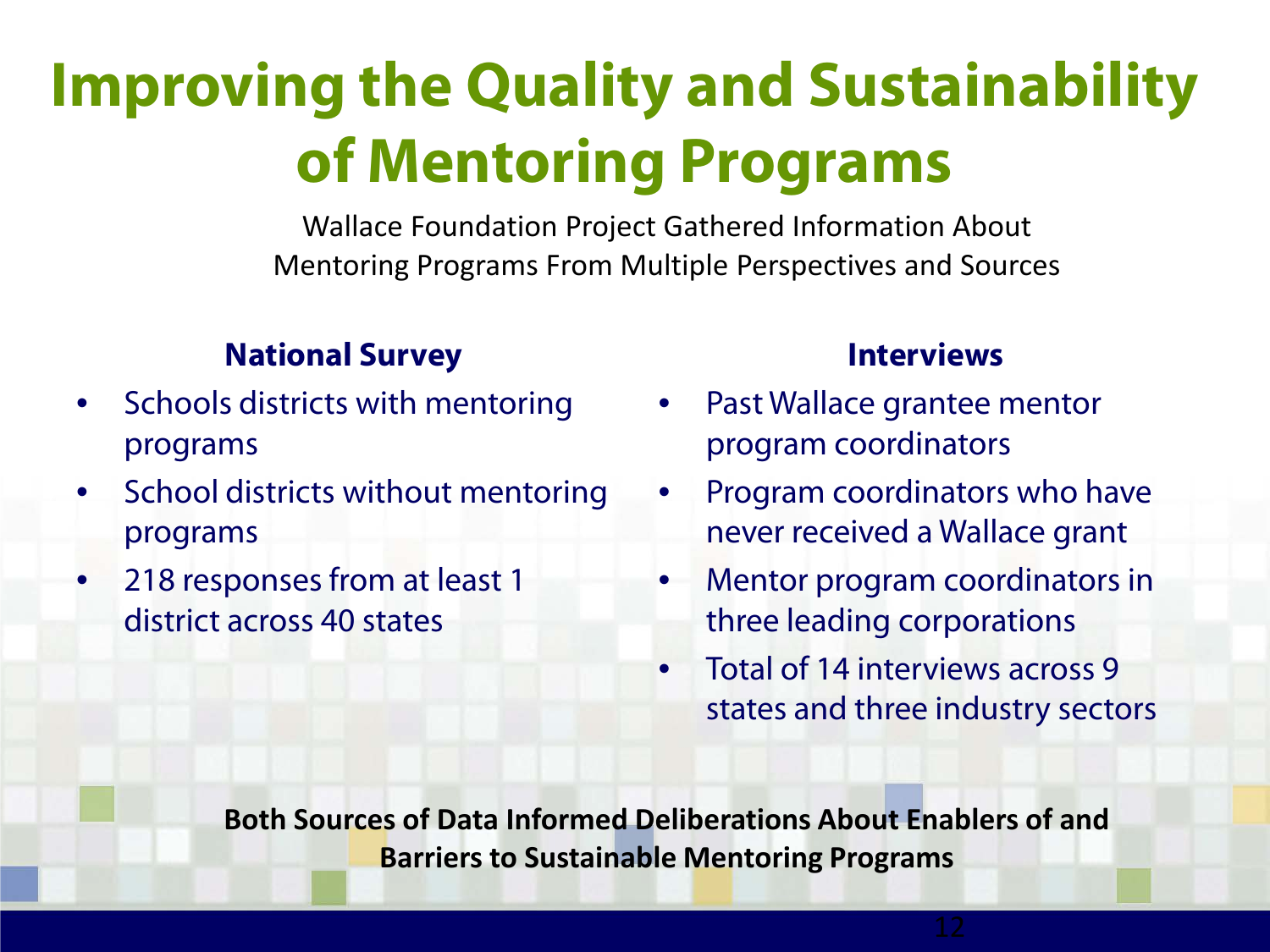## Project Design

Survey and Interviews Sought to Learn Whether Mentoring Programs Had The Following Core Components; Whether the Presence or Absence of the Components Affected Sustainability; and Whether Mentoring Programs Provided Unique Value

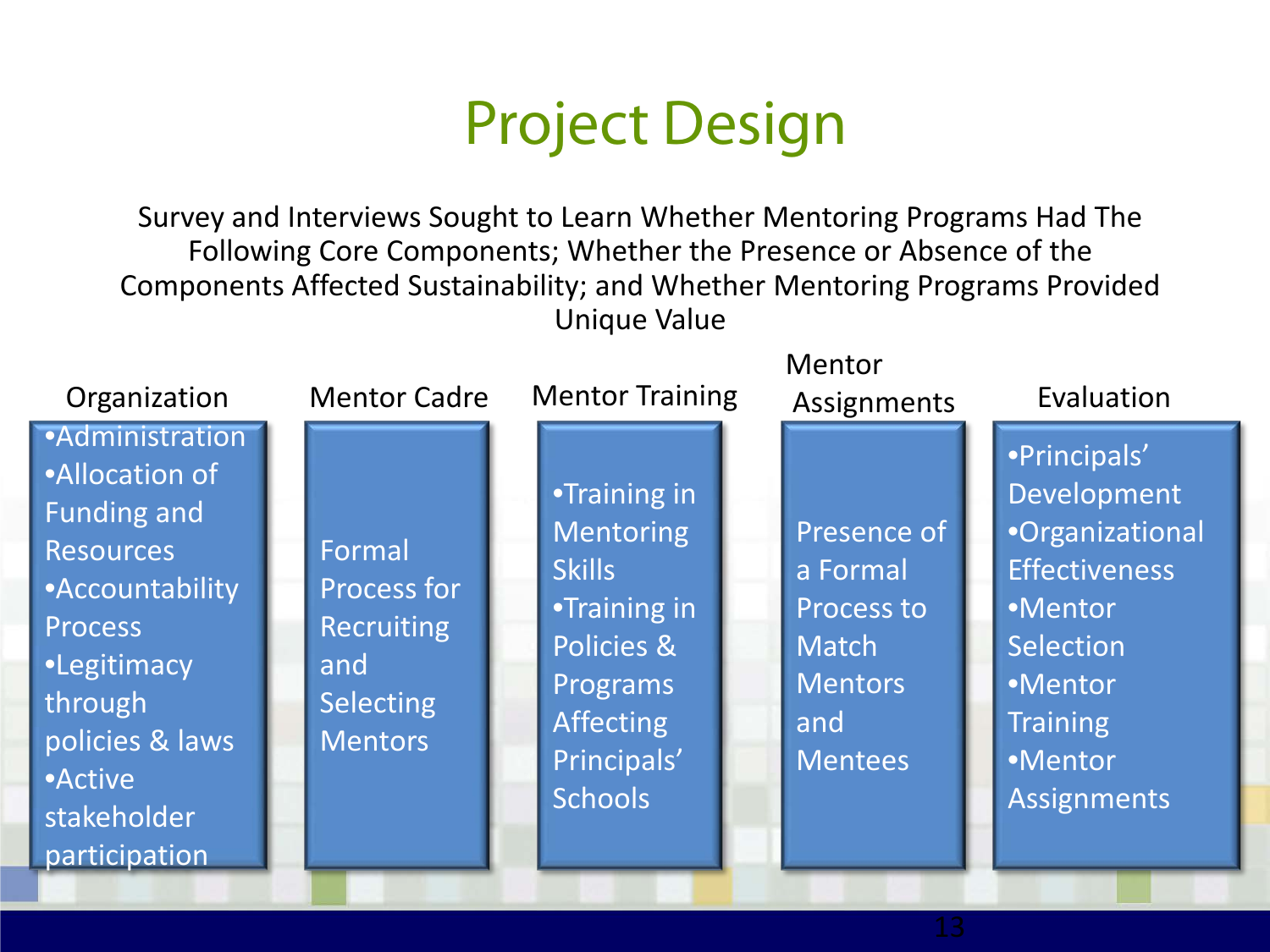# Important Findings

*Survey Results: Despite the national awareness of the importance of mentoring, we were surprised to find that only 41% of the survey respondents had active mentoring programs.*

- *21% of the programs were not funded*
- *24% of the programs did not assess their mentor's performance*
- *26% of the programs dedicate funds to program evaluation*
- *32% did not expect to have the necessary financial resources to sustain the program over the next 5 years*
- *There were different program designs and administration approaches*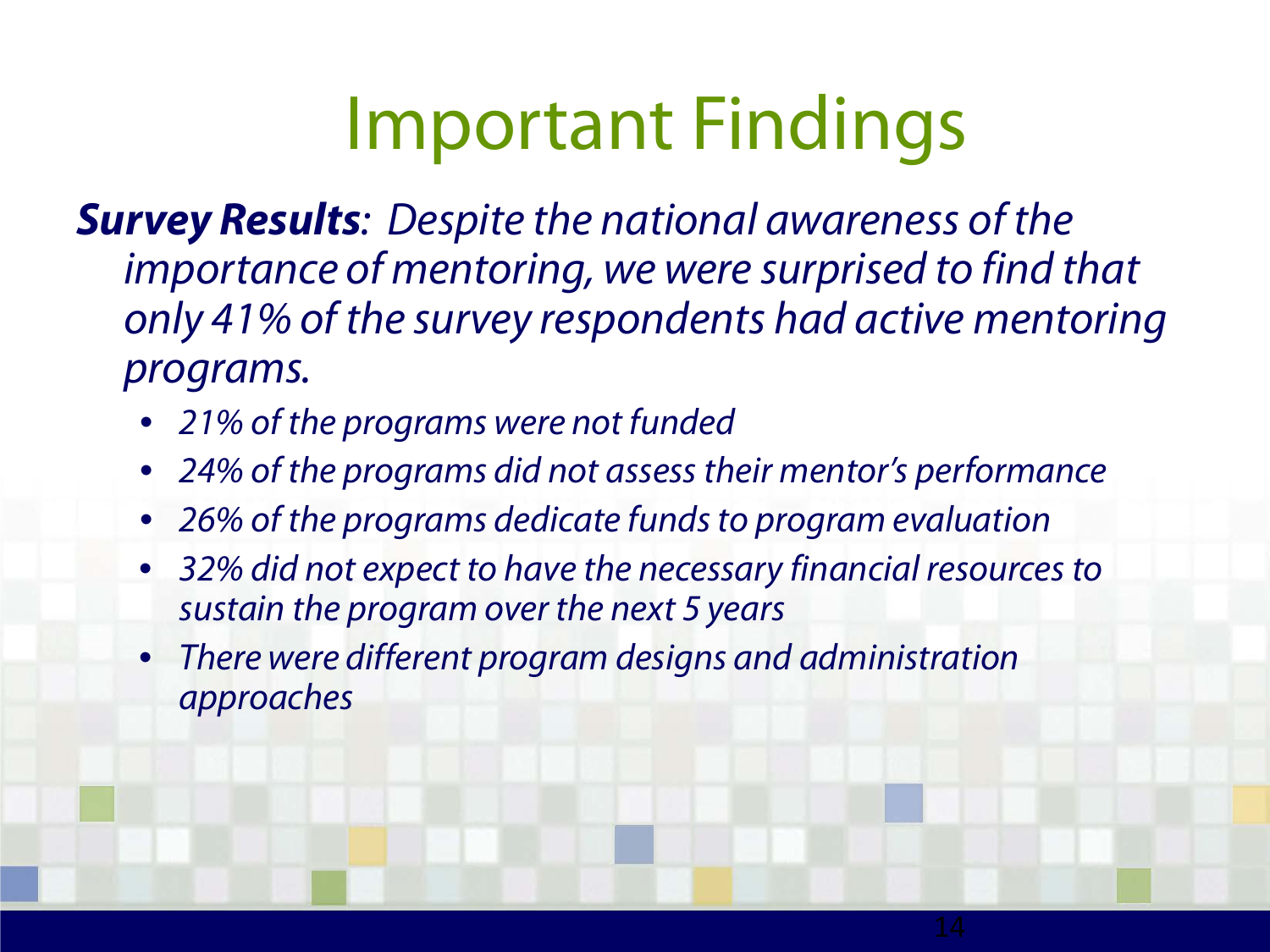# Important Findings

*Survey Results: The 128 respondents who did not have mentoring programs were asked about factors that would affect the creation of a program and…*

- *88% said that they would not be able establish a program because they lacked the necessary the financial resources.*
- *55% said that if they established a program they would not have the necessary financial resources to sustain the program for 5 years.*
- *45% envisioned that they would dedicate funds to program evaluation*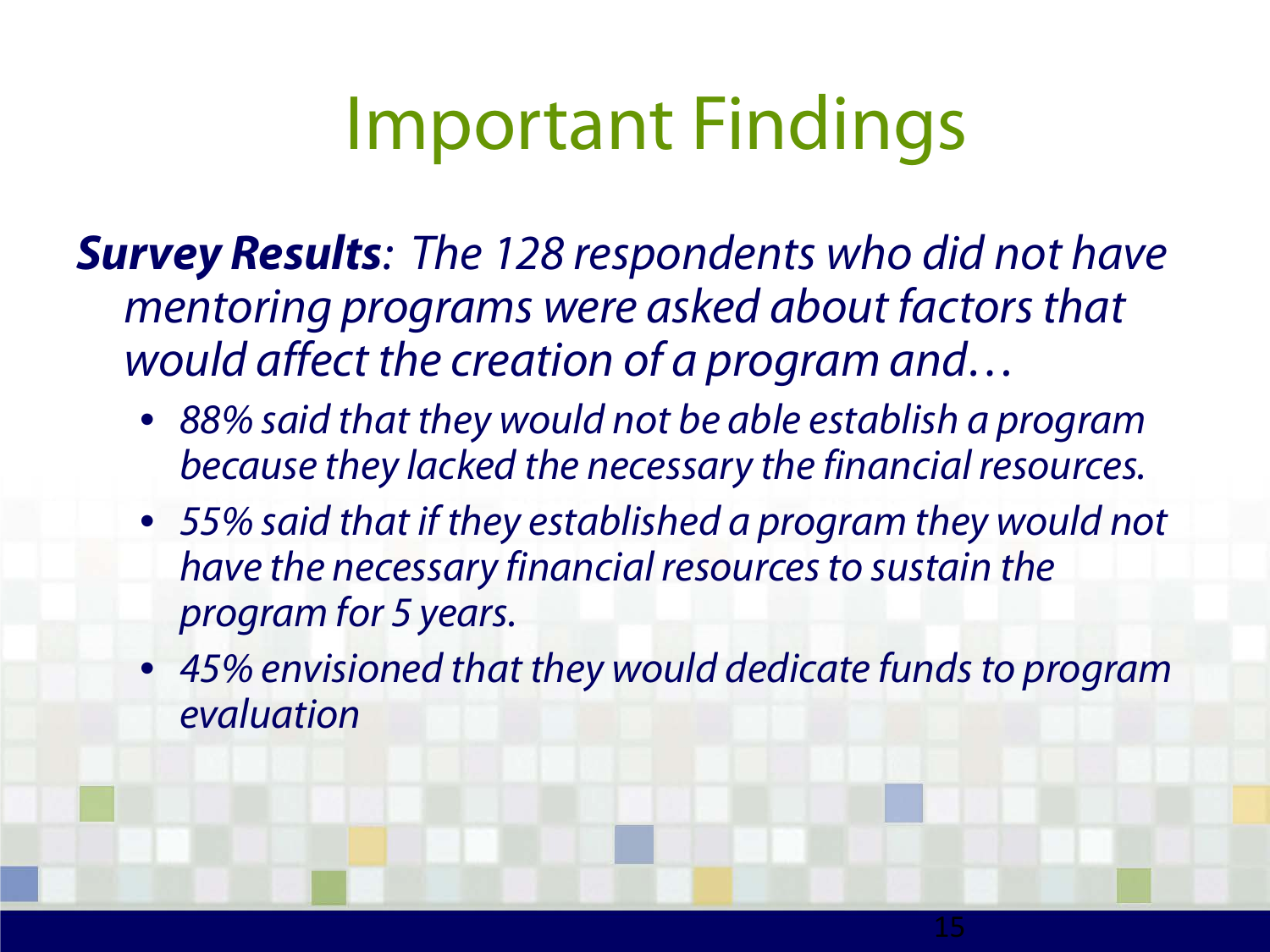# Effective Practices

### From The Survey

#### What components were critical or important for existing programs?

- *Formal designation of an administrator or staff for the mentoring program (89%)*
- *Active endorsement of the program by key stakeholders (94%)*
- *Evaluating the mentor program's capability to achieve principal development goals. (88%)*
- *Evaluating mentor training effectiveness (85%)*
- *Summative assessment of principals' growth as instructional leaders (85%)*

#### What components were critical or important for envisioned programs?

- *Formal designation of an administrator or staff for the mentoring program (97%)*
- *Active endorsement of the program by key stakeholders (56%)*
- *Evaluating the mentor program's capability to achieve principal development goals. (87%)*
- *Evaluating Mentor Training Effectiveness (86%)*
- *Summative assessment of principals' growth as instructional leaders (88%)*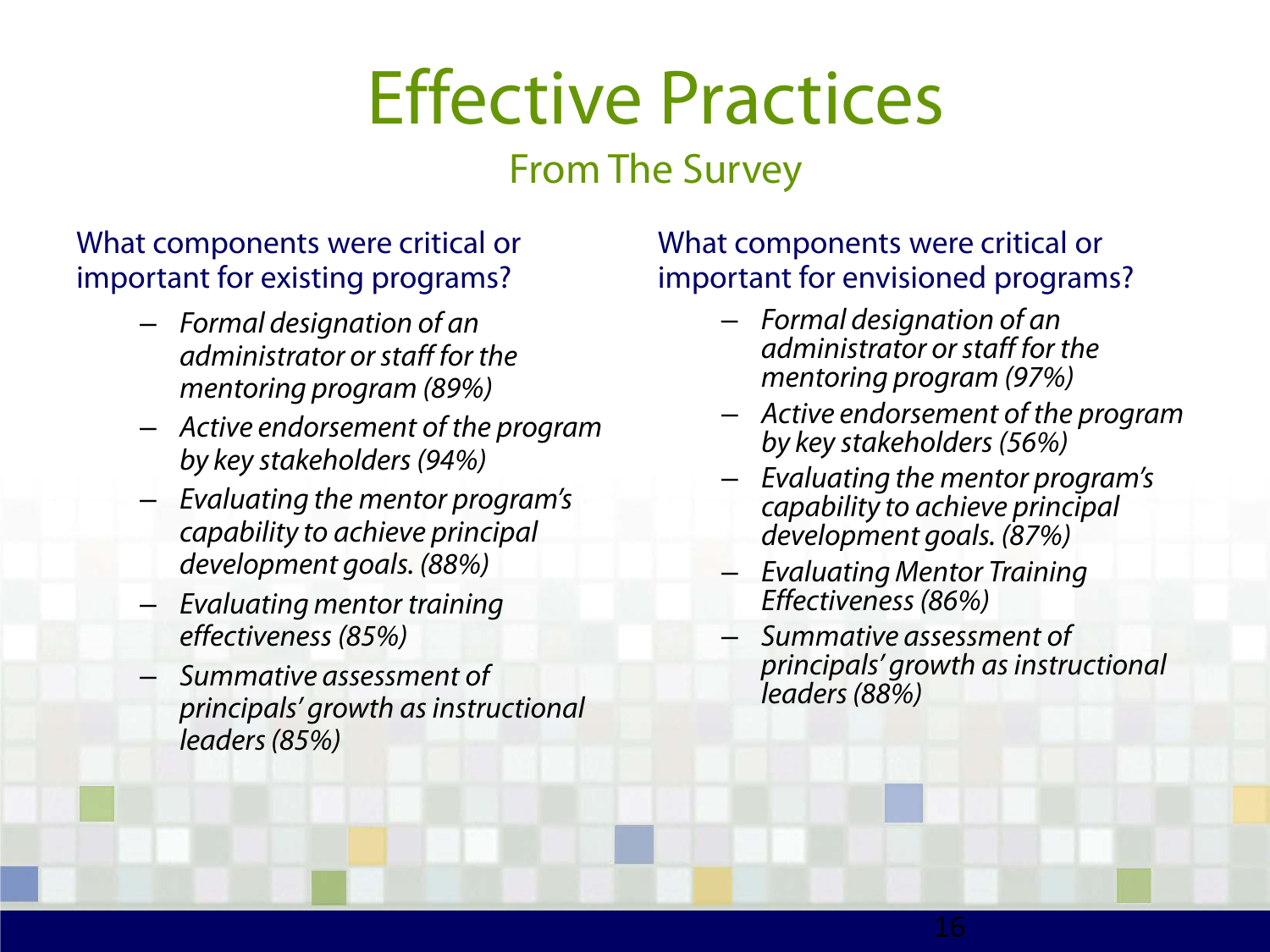### Effective Practices

### **Interviews Identified Sustainable Programs That Incorporate Additional Core Components In Their Programs**

- Rigorous Process for Recruiting and Selecting Mentors
- Formal Process To Match Mentors and Mentees
- Establishment of opportunities for ongoing mentor interaction and learning.
- Integrating mentors in broader roles of leadership development and school improvement.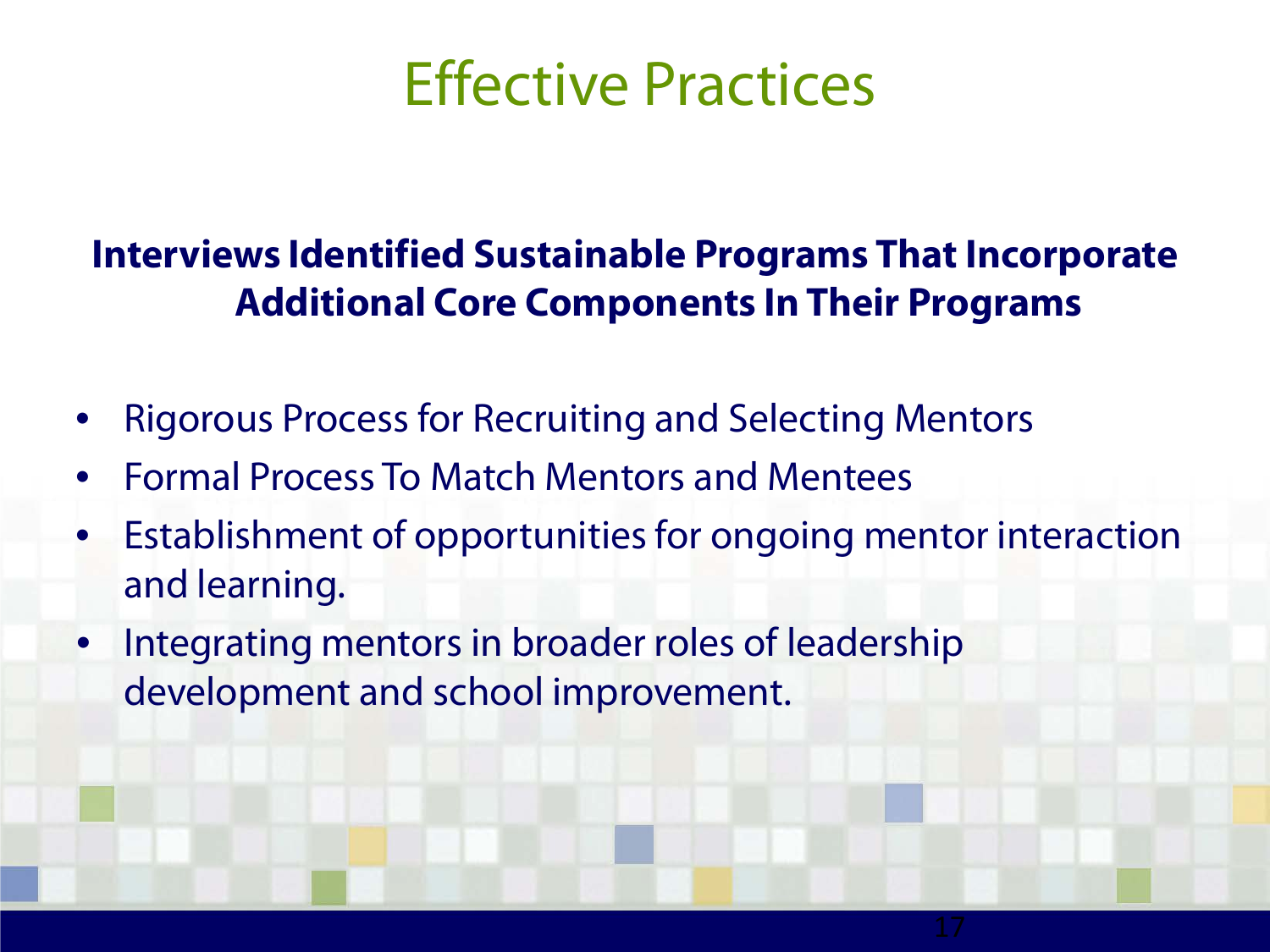### Effective Practices From Industry Mentor Program Interviews

### **Industry Interviews Surfaced Characteristics That Principal Mentoring Programs Should Seek To Achieve**

- Mentoring programs are tied to the company's culture of sustained investment in their workforce
- Mentoring programs develop employees' performance in alignment with business strategy and business practices.
- Mentoring programs evolve based on program assessments, experience, company needs, and employee needs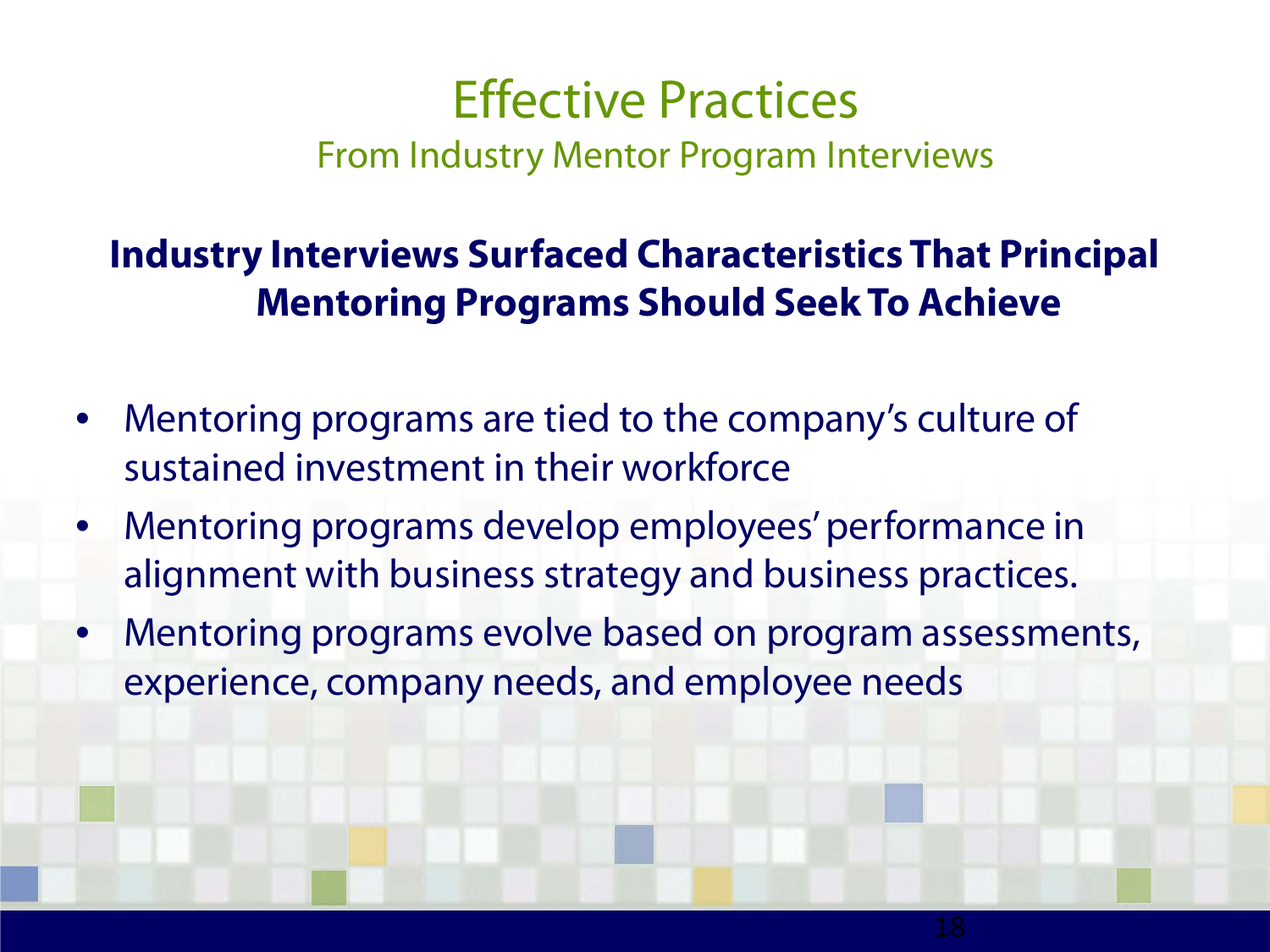

**What Standout Features Do Mentoring Programs Possess For Principal Development and What Features Do Mentoring Programs Share With Other Types of Development?**

- Asked survey respondents to check all of the features they thought applied to Mentoring, Job Embedded Professional Learning Communities, and Traditional Off Site Training
- Features could be assigned to multiple categories
- We were able to identify features that the majority assigned to mentoring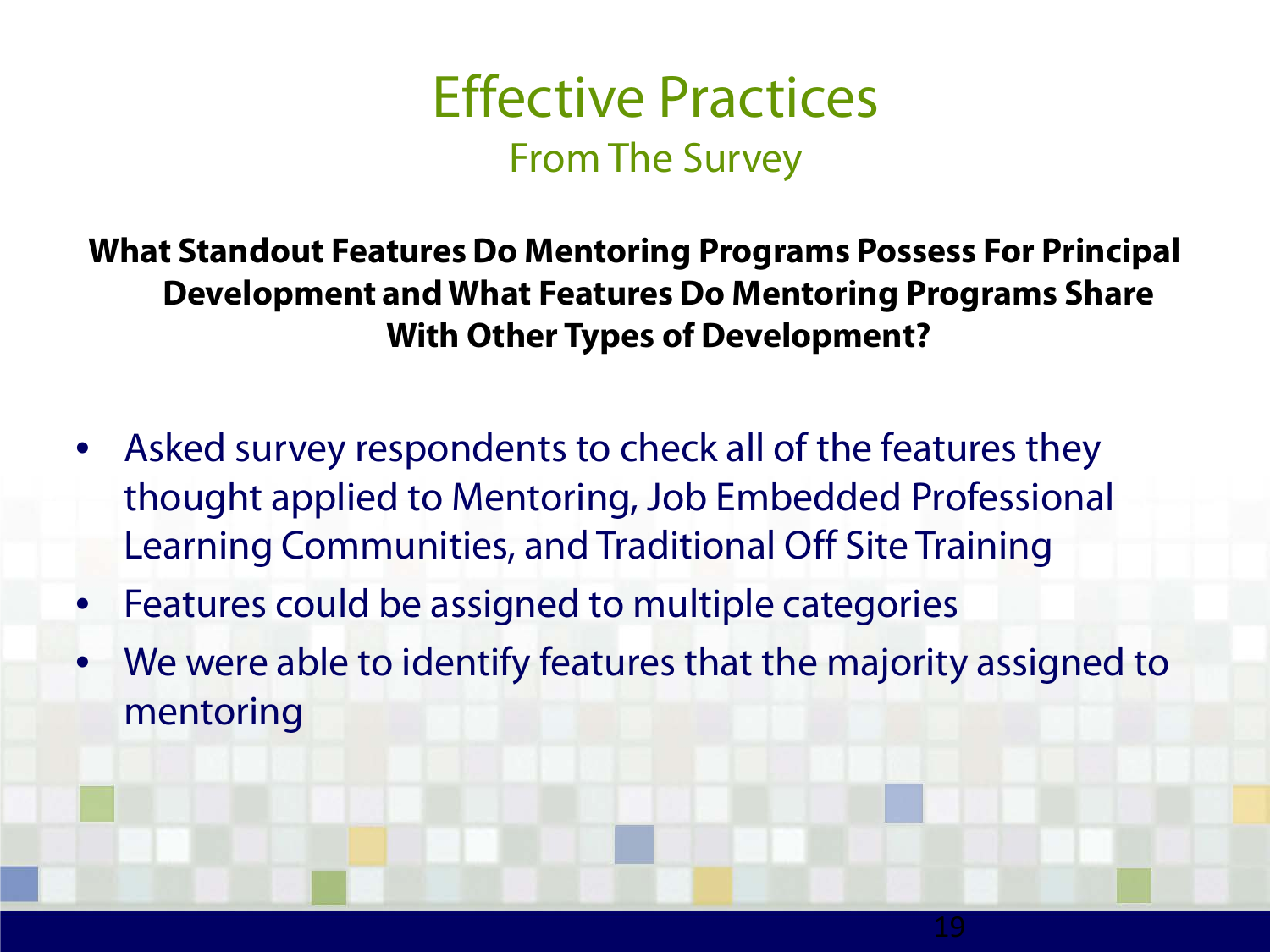## Effective Practices

**Surveys and Interviews Surfaced the Unique & Distinct Contributions Mentoring Plays in Principal Professional Development**

#### **Mentoring Programs' Distinct Value**

- Provide principals with strategies to confront specific needs of schools
- Offers principals with expertise that can accelerate their development
- The content shared during mentoring is linked to strengths or weaknesses of the principal
- Mentoring is responsive to principals' learning and development needs

#### **Top 5 Characteristics That Strongly Distinguish Mentoring Programs From Traditional Development \***

- 1. Content is linked to strengths or weaknesses of principal
- 2. Ensures that principals use what they learn to improve their leadership and teaching effectiveness
- 3. Ensures that principals' applications of what they learn increases student learning and achievement
- 4. Can be customized
- 5. Structured to encourage principals to take collective responsibility for districtwide improvements in student learning

\* List of Characteristics with the greatest difference in responses between Mentoring and Traditional Development Programs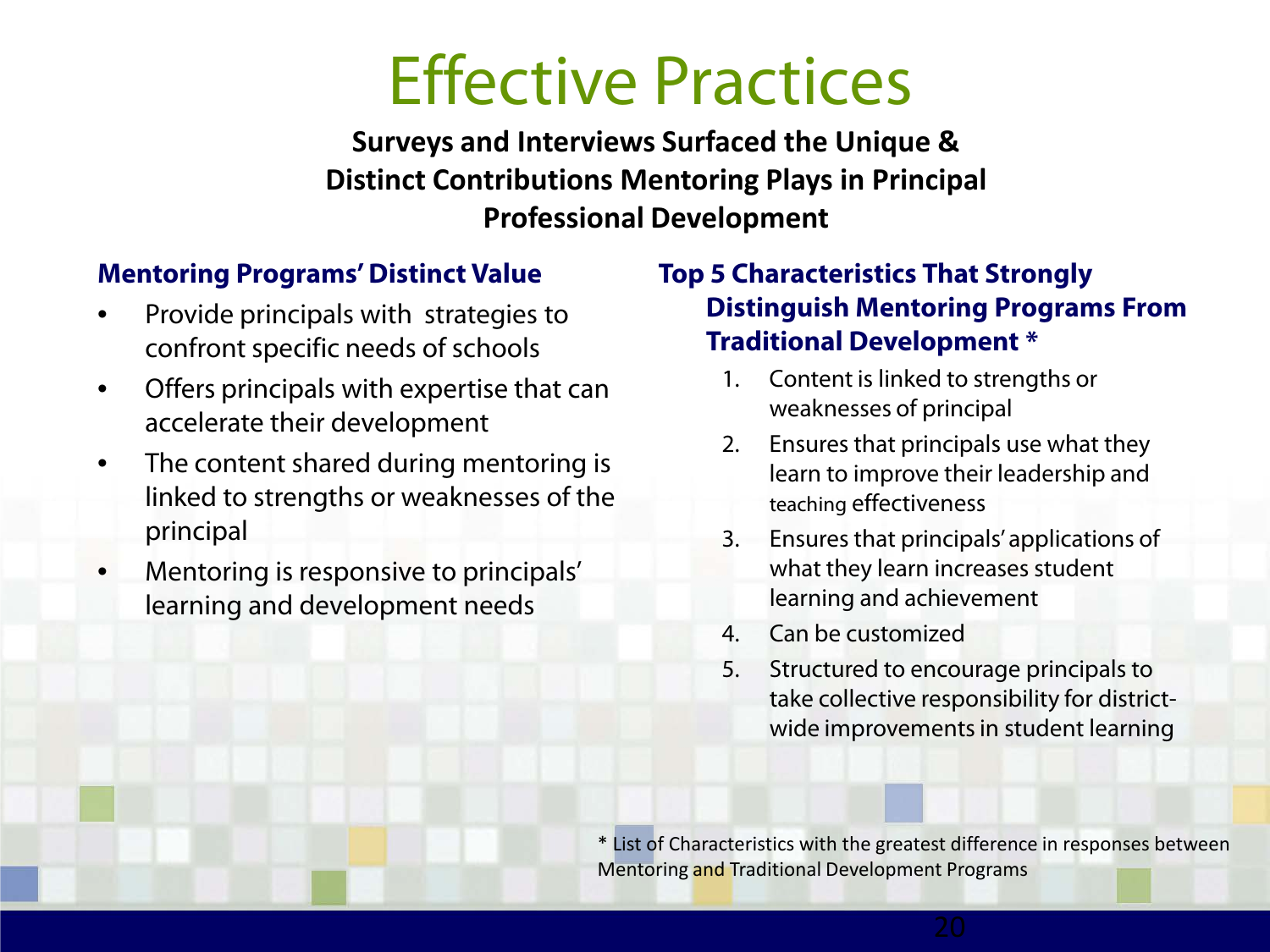## Effective practices

**Surveys and Interviews Surfaced the Unique & Distinct Contributions Mentoring Plays in Principal Professional Learning**

#### **Mentoring Programs' Distinct Value**

- Provide principals with strategies to confront specific needs of schools
- Offers principals with expertise that can accelerate their development
- The content shared during mentoring is linked to strengths or weaknesses of the principal
- Mentoring is responsive to principals' learning and development needs

#### **Top 5 Characteristics That Mentoring Shares With Job Embedded Professional Learning Communities\***

- Availability fits principals' schedules
- Geographically close to principals needing development
- Can be customized
- Insures principals use what they learn to improve their leadership and teaching effectiveness
- Provides principals with the strategies to confront specific needs of their schools

**\* (Survey response difference is ≤ 2%)**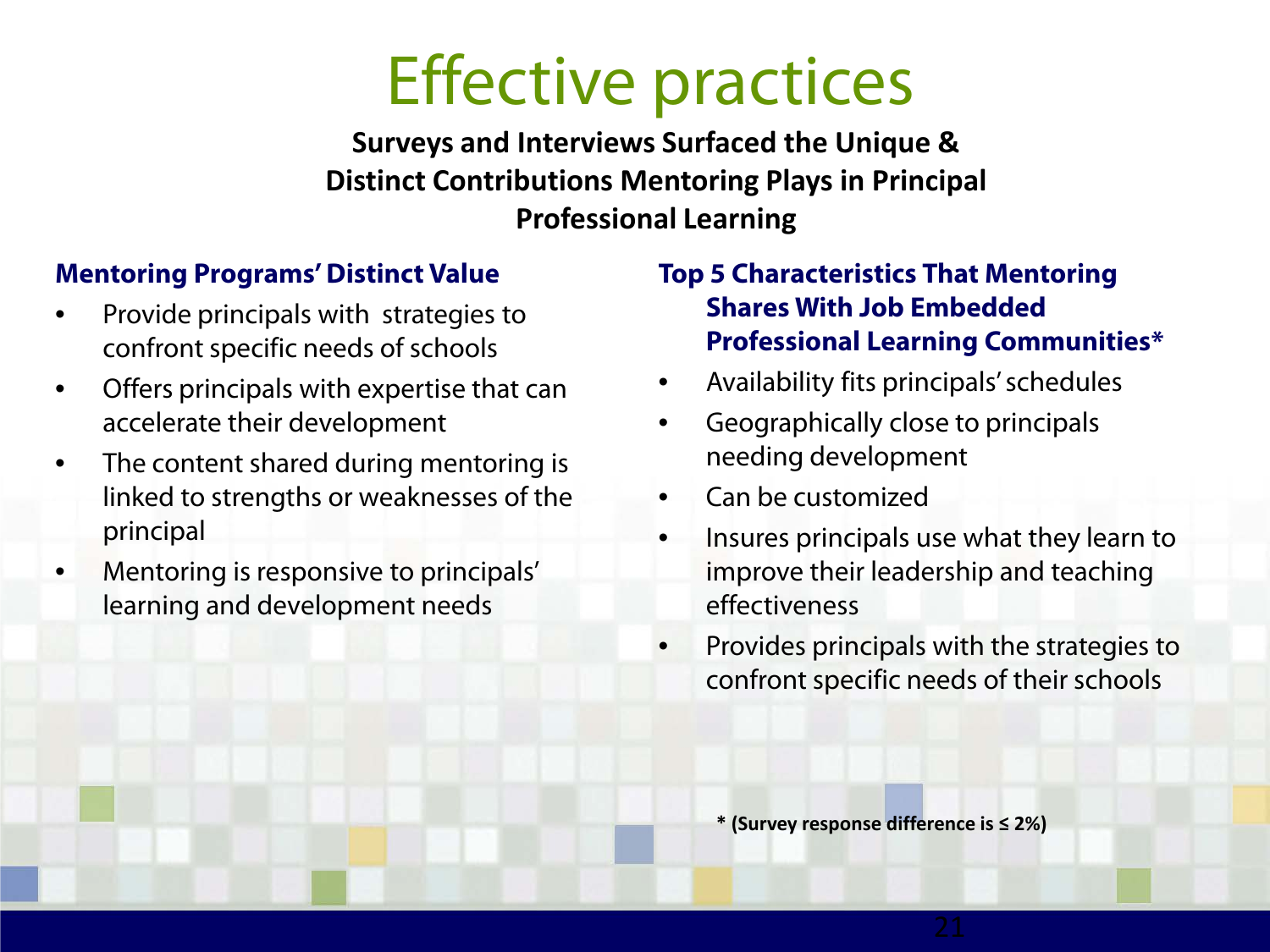# Main Challenges

#### **These Barriers to Sustainability Need to be Aggressively Removed**

| Poor<br>Organization                                                                                                                                                                                                                                                                                                                                          | <b>Mentor Cadre</b><br>With Time<br>Constraints                                                                                                  | Incorrect or No<br><b>Mentor Training</b>                                                                                             | Ad Hoc<br>Mentor<br>Assignments                                                                                                            | Limited or No<br>Evaluation                                                                                                                                                        |
|---------------------------------------------------------------------------------------------------------------------------------------------------------------------------------------------------------------------------------------------------------------------------------------------------------------------------------------------------------------|--------------------------------------------------------------------------------------------------------------------------------------------------|---------------------------------------------------------------------------------------------------------------------------------------|--------------------------------------------------------------------------------------------------------------------------------------------|------------------------------------------------------------------------------------------------------------------------------------------------------------------------------------|
| •Absence of clear<br>vision and goals<br>•Overestimation of<br>program<br>requirements<br><b>.Lack of integration</b><br>with other<br>professional<br>learning programs<br>•Absence of<br>funding and<br>resources<br>.Low level of<br>stakeholder<br>commitment to<br>provide either time<br>for sitting principal<br>mentors or funding<br>for the program | •Over use<br>of sitting<br>principals<br>when<br>trained<br>retired<br>principals<br>or other<br>community<br><b>leaders</b><br>could be<br>used | <b>•Using</b><br>mentors<br>without<br>recent and<br>relevant<br>knowledge<br>about<br>mentoring<br>skill and<br>district<br>policies | <b>Failure to use</b><br>a matching<br>process based<br>on the needs<br>of the<br>principal and<br>the<br>characteristics<br>of the mentor | ·Principals'<br><b>Development</b><br><b>•Organizational</b><br><b>Effectiveness</b><br>•Mentor<br><b>Selection</b><br>•Mentor<br><b>Training</b><br>•Mentor<br><b>Assignments</b> |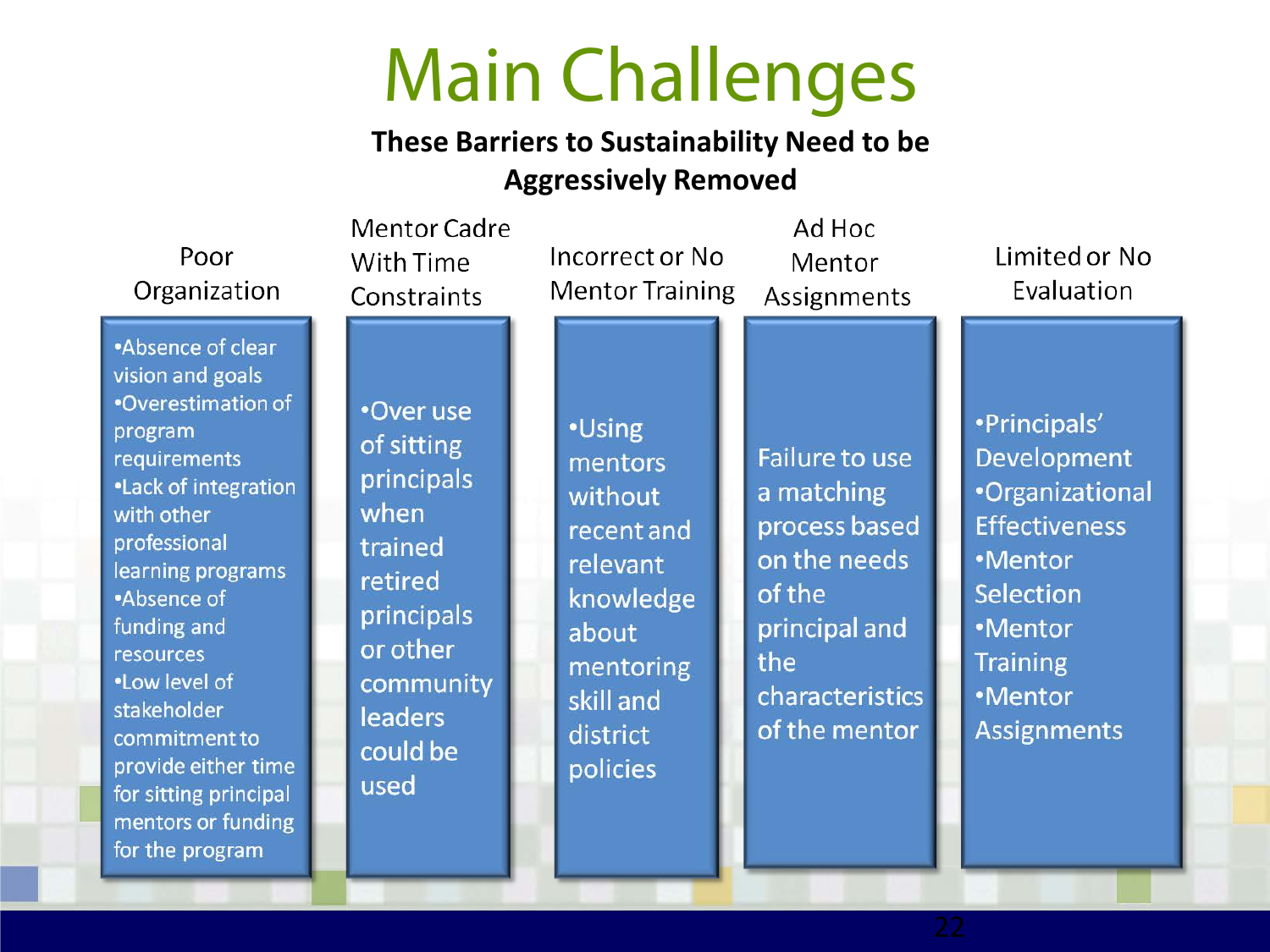## Project Conclusions

#### **The Best Practices Leading to Sustainable Mentoring Programs Rely on the Following Components**

| *Organization                                                                                                                                                                                                        | *Mentor<br>Cadre                                                                                                                                                                        | *Mentor Training                                                                                                                                                                                                                           | *Mentor<br>Assignments                                                                                                                      | *Evaluation                                                                                                                                                                                                                                     |
|----------------------------------------------------------------------------------------------------------------------------------------------------------------------------------------------------------------------|-----------------------------------------------------------------------------------------------------------------------------------------------------------------------------------------|--------------------------------------------------------------------------------------------------------------------------------------------------------------------------------------------------------------------------------------------|---------------------------------------------------------------------------------------------------------------------------------------------|-------------------------------------------------------------------------------------------------------------------------------------------------------------------------------------------------------------------------------------------------|
| •Dedicated<br>Administration<br><b>•Ongoing</b><br>Funding &<br><b>Resources</b><br>• Accountability<br><b>Process</b><br>•Legitimacy<br>through<br>policies & laws<br><b>Active</b><br>stakeholder<br>participation | Formal<br><b>Process for</b><br><b>Recruiting</b><br>and<br><b>Selecting</b><br><b>Mentors</b><br>among<br><b>Sitting</b><br>Principals &<br>Other<br><b>Mentor</b><br><b>Prospects</b> | •Training in<br><b>Mentoring</b><br><b>Skills Based</b><br>on a Mentor<br>Professional<br><b>Development</b><br>Plan<br><b>•Training in</b><br><b>Policies and</b><br><b>Programs</b><br><b>Affecting</b><br>Principals'<br><b>Schools</b> | Presence of<br>a Formal<br>Process to<br><b>Match</b><br><b>Mentors</b><br>and<br><b>Mentees</b><br><b>Based on a</b><br>Common<br>Language | •Grounded in a<br>Professional<br><b>Learning System</b><br>Focusing on:<br>•Principals'<br><b>Development</b><br><b>•School</b><br><b>Effectiveness</b><br>•Mentor<br>Selection<br>•Mentor<br><b>Training</b><br>·Mentor<br><b>Assignments</b> |